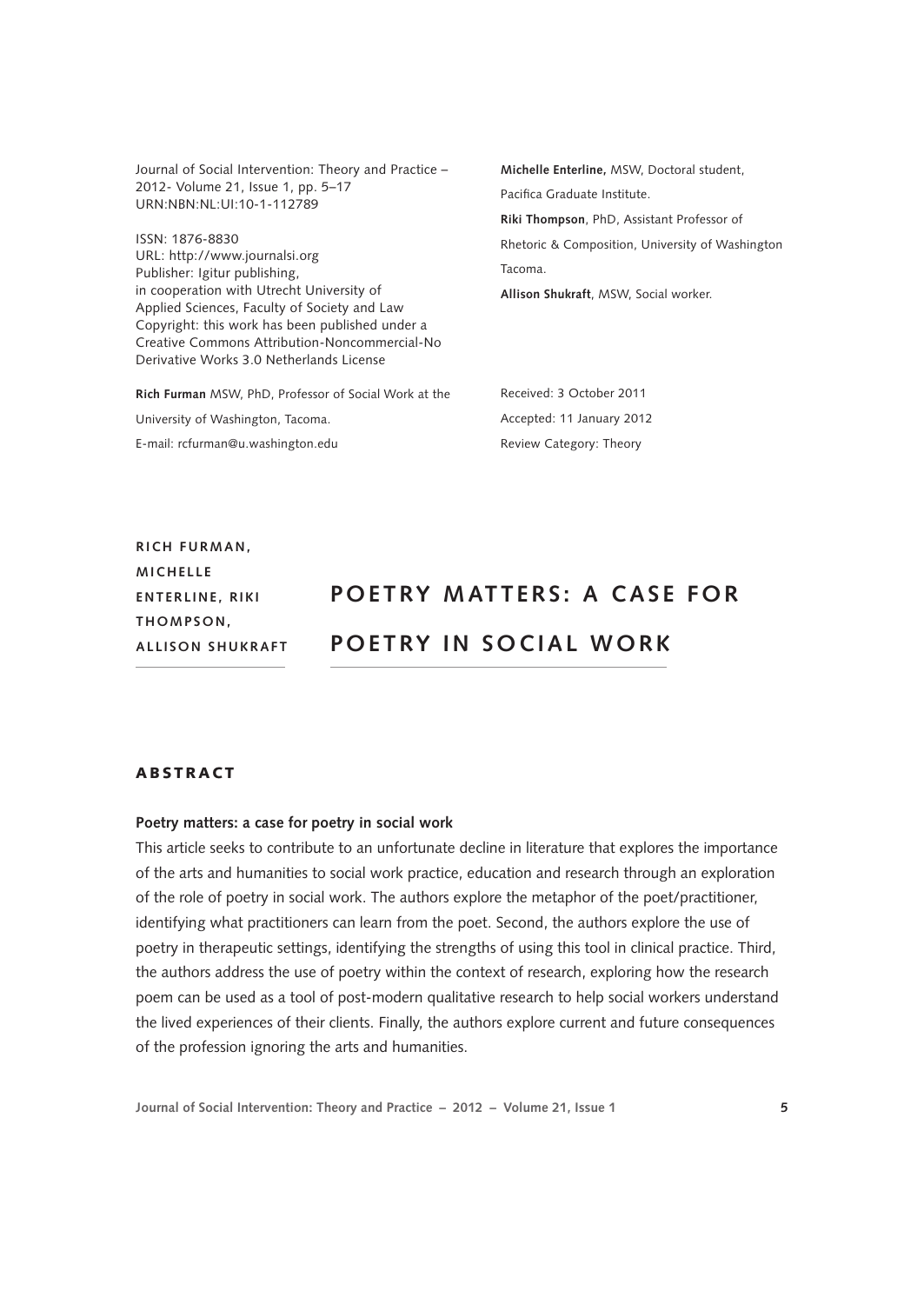## Keywords

Social work, arts-informed research, poetry in practice

# **SAMENVATTING**

## **Poëzie doet ertoe: de toegevoegde waarde van poëzie in het sociaal werk**

In dit artikel wordt de toegevoegde waarde van kunst en de geesteswetenschappen voor praktijk, onderzoek en onderwijs op het gebied van sociaal werk onderzocht. In het bijzonder wordt er ingegaan op de rol van poëzie in het sociaal werk. De auteurs verkennen de metafoor van "de dichter/sociaal werker" en stellen vast wat de sociaal werker kan leren van de dichter. Verder onderzoeken de auteurs de rol en kracht van poëzie in therapeutische settings. Voorst wordt achterhaald hoe poëzie, in het bijzonder het onderzoeksgedicht, ingezet kan worden als vorm van kwalitatief onderzoek, met als doel het verkrijgen van inzicht in de belevingswereld van cliënten. Het artikel wordt afgesloten met een pleidooi voor het integreren van de kunsten en geesteswetenschappen in de sociaal werk professie.

# Trefwoorden

Sociaal werk, op de kunsten gebaseerd onderzoek, poëzie in de praktijk

## INTRODUCTION

Over the last twenty years, social work has become more aligned with the biobehavioural approach to human behaviour and has largely adopted science as its dominant metaphor (Goldstein, 1987; Kreuger, 1997). While science certainly can be a valuable tool in creating and testing social work knowledge, there are many other metaphors for knowledge generation that may be more able to depict the life experiences of the vulnerable populations that social work traditionally serves (Heineman, 1981; Langer & Furman, 2004a). Additionally, the over-reliance on science as a metaphor for practice has largely shifted the focus of social work from a relatively equal balance between values and knowledge to a valuation of knowledge as the central driver of social work practice. Gordon (1965) expressed concern about the diminution of values in social work as early as forty years ago. She asserted that when social workers base decisions upon knowledge when reliance upon values is indicated, interventions will be misguided, and perhaps even oppressive.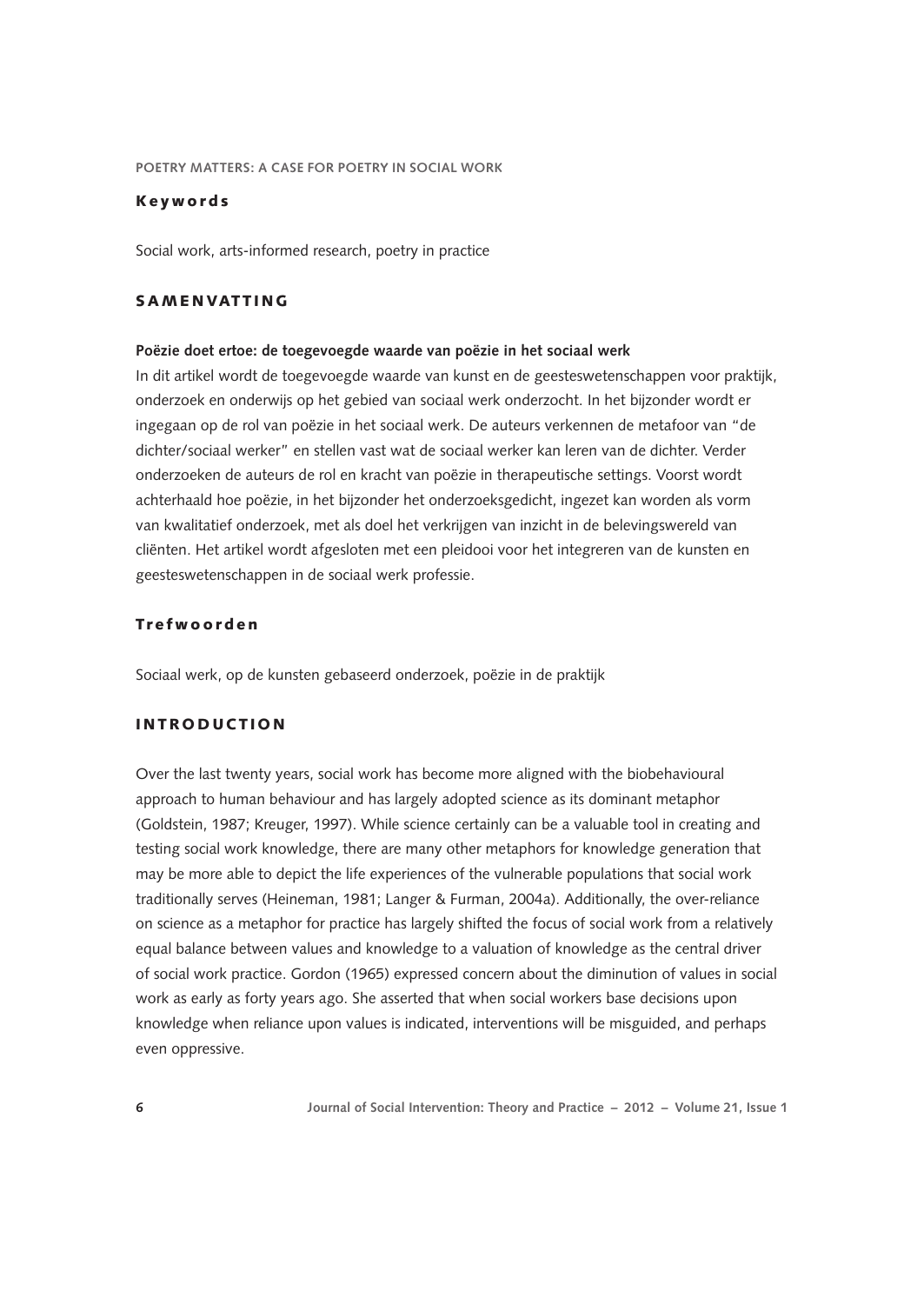## **Rich Furman, Michelle Enterline, Riki Thompson, Allison Shukraft**

Scholars and practitioners have argued that social work has neglected the moral compass of its liberal arts and humanities inspired history (Goldstein, 1990; Kreuger, 1997). The arts and humanities have been an integral part of social work since its inception (Furman, Langer, & Anderson, 2006; Gray, 2002). For instance, the work of the early functionalists, from which a great deal of social work practice wisdom and core values was derived, was based upon the teachings of the artist-turned-psychoanalyst Otto Rank (Stein, 2010). This research contributes to scholarship advocating for a value-based "artistic" approach to social work (Gray & Webb, 2008), aligned with a social justice orientation (Gray, 2010), in large part stemming from, and grounded in the tradition of the arts and humanities.

As explored in a previous article (Furman, Langer & Anderson, 2006), the use of poetry and the work of the poet serve as a valuable metaphor for social workers. This article seeks to contribute to an unfortunately declining literature that explores the importance of the arts and humanities to social work practice, education and research through an exploration of poetry in social work practice and research. This article will achieve its aims in the following ways. First, the authors will explore the metaphor of the poet/practitioner, identifying what the practitioner can learn from the poet. Second, the authors will explore the use of poetry in therapeutic settings, identifying the strengths of using this tool in clinical practice. Third, the authors will discuss the use of poetry within the context of research, exploring how the research poem can be used as a tool of postmodern qualitative research to help social workers understand the lived experiences of their clients. Finally, we shall explore current and future consequences of the profession ignoring the arts and humanities.

# POETRY AS A METHAPOR OF THE POET/PRACTIONER

The importance of the helping relationship in social work practice has been central since the profession's inception. Not only has this centrality been supported by a century of practice wisdom, but also numerous studies have shown the relationship between helping relationships and positive outcomes (Horvath & Symonds, 1991). Traditionally, the helping relationship in social work has been characterized by a focus on empowerment, mutuality, and the self-determination of the client. However, the advent of managed care and the increasing medicalization of the profession have impacted the social work relationship. In the medical model, the practitioner is seen more as an expert (Schon, 1983) or technician who has evidenced-based solutions to provide to their client. The focus is on the short-term amelioration of the problem. However, while this model may be effective for helping alleviate the short-term suffering of clients, it may not be effective for empowering a client to commit to lasting personal and systemic change.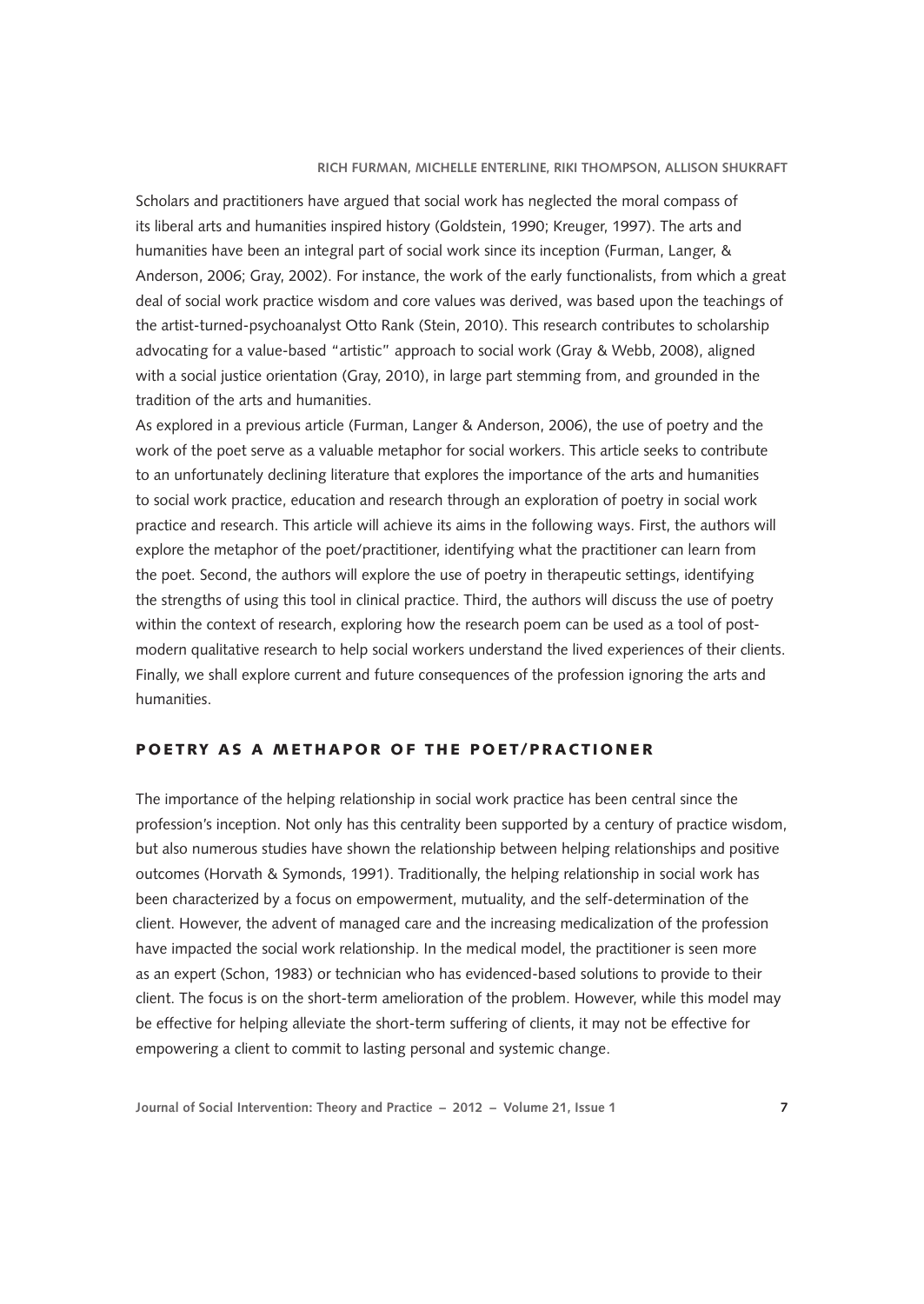Research has pointed to the significance of art for social work practice (Siporin, 1988; Goldstein, 1999), and specifically in regard to the notion of social worker as metaphoretician (Palmer, 2002). This section will demonstrate how the metaphor of the poet is perhaps more aligned with the values and practice realities of social work than is the metaphor of the scientist. While the poet and the scientist both value discovery, there are several key differences. Taking a poetic approach to social work practice, the practitioner recognizes the importance of the subjective, lived experience of the client. To the poet, there is no one single truth, there is that which is constructed based upon a lifetime of experiences, values and meanings. The poet/practitioner understands that the social work relationship is one in which clients construct their own narratives, and the social worker supports the client in reconstructing their story, and their lives.

Research has shown how narrative serves as an especially powerful therapeutic tool that allows individuals to discursively organize experiences in storied form to make sense of events in their life (Anderson & MacCurdy, 2000; Ferrara, 1994; Goldstein, 1999; Mansfield, McLean, & Lilgendahl, 2010; Pennebaker & Seagal, 1999; White & Epston, 1990). As a linguistic device, explanatory sense-making strategies in narratives help individuals to explore self-identity in relation to illness (Cardano, 2010; Estroff, Lachicotte, Illingworth, & Johnston, 1991), communicate an identity of illness to others (Riessman, 1990), and create counter-narratives about illness and recovery (Adame & Knudson, 2007; Emslie, Ridge, Ziebland, & Hunt, 2006). Poetry provides as another form of storytelling that allows individuals an avenue to express the self and therapeutically make sense of the world around them.

As a poet/practitioner understands that the act of creation, whether that creation is a poem or the construction of one's individual life space, is a highly personal act, demanding more witness than expert (Furman, 2004, 2005). Using the poet mindset to enrich analysis allows the practitioner a more tangible examination of the human experience through his or her own reflections on life and experience. In this way, poetry can act not only as a means of social work research, but also as the beginnings of an intervention, both for the client and the practitioner himself (Furman, 2004). The poet/practitioner seeks to understand the human experience from a holistic perspective, while also striving to understand him or herself from this perspective. Both of these abilities will allow better insight into a client's perception and experiences. Since this interpretive approach assumes that people create their own social reality, it is essential that the practitioner attempts to see the client's social reality, to integrate the client's words, thoughts, feelings and ideas into observations, as well as the helping process. In this way, the practitioner can see each client as an individual and strive to create the most effective treatments for them, as well as learning new views and truths from them.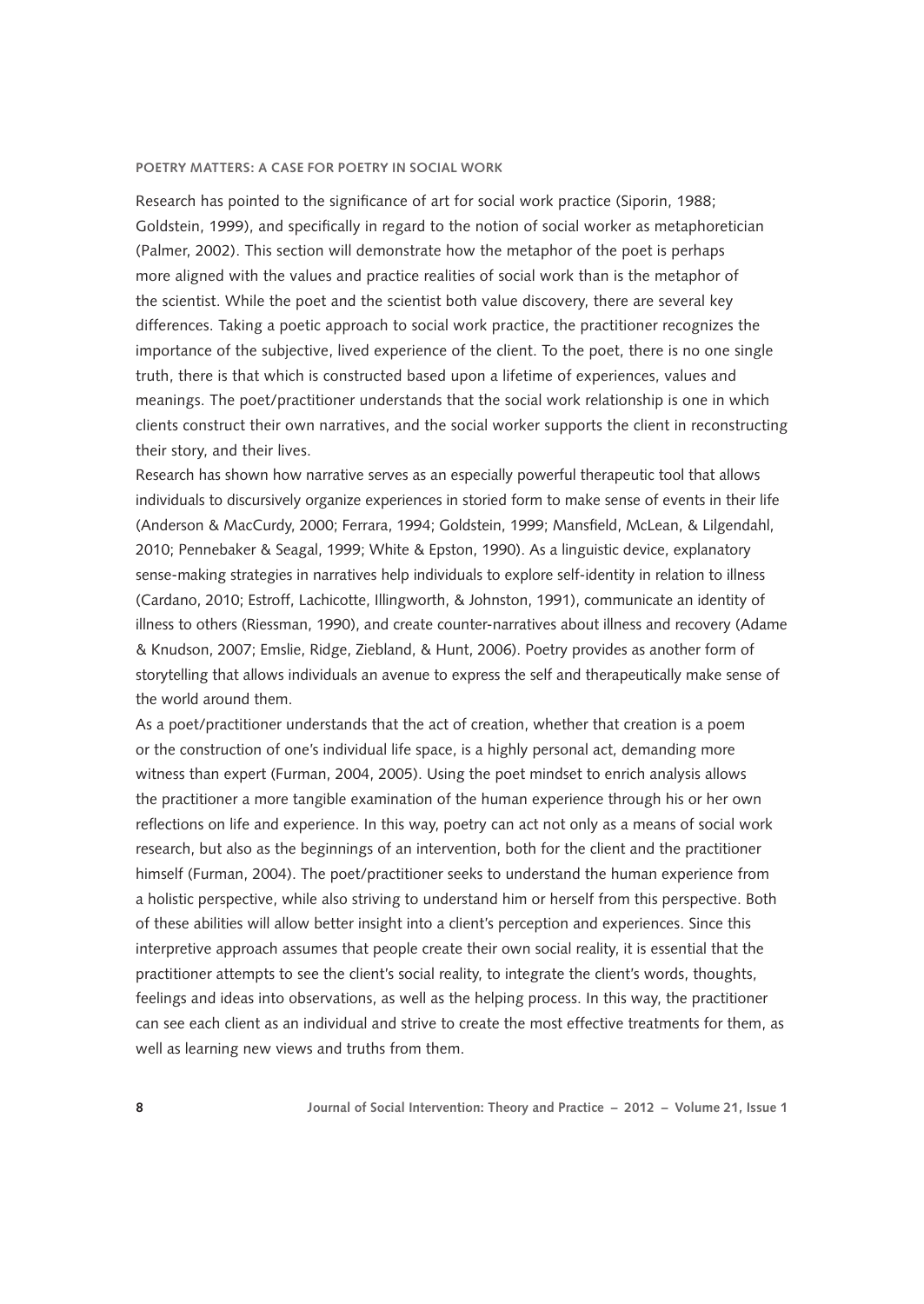### **Rich Furman, Michelle Enterline, Riki Thompson, Allison Shukraft**

One way to understand the client's reality is to create connections. The poet/practitioner seeks to connect the client to the outside world and her inside feelings and beliefs simultaneously. He or she promotes a connection with others through personal expression of shared feelings, as well as promoting a connection to feelings through direct access of experiences and personal fallout from these experiences. The poet/practitioner recognizes what people share universally, what is "normal", as well as what they carry alone, what is unique, as part of the human condition. Even though two people may experience the same event, the impact typically differs for each. Because of this, it is important to know how the individual experienced an event, as well as to normalize their feelings so they still feel connected to others.

In addition to connecting people inside and out, the poet/practitioner simultaneously seeks to separate the client from the inside and outside worlds. When people are faced with challenging experiences in their lives, they tend to want to disengage from their feelings so that those feelings are easier to examine from a more objective perspective. When looking at these feelings as metaphor, something that the poet/practitioner would commonly incorporate into practice, they are easier to extricate oneself from. Speaking of the client's life as a story or poem, it is as though the experiences and emotions within that life belong to the characters within, not to the client. On a larger scale, these metaphors serve to give ownership of experiences to the client, allowing them to create or utilize symbols that are meaningful to them alone. Metaphors have an internal consistency and coherence personal and unique to the client, and provide an avenue to inexplicit or consciously held ideas (Leavy, McSorley, & Bote, 2006). The evocative element of metaphor allows the teasing of connections that may not be accessible by direct questioning. In this way, through metaphor, implicit feelings become explicit by way of reflection on and representation of the client's narrative and provide a vehicle for further dialogue (Leavy, McSorley, & Bote, 2007). The poet/practitioner encourages clients to find or create metaphors that are personal, unique expressions of feelings, which serve to separate their views from those of others. Although some of these may tap into archetypal or cultural symbology, such as the use of the Hero's Journey metaphor seen through Star Wars, or the orphan archetype symbolizing attachment and abandonment, among other things, to name a few examples. When looking at the client's use of metaphor, it is essential that the poet/practitioner be able to observe and utilize patterns of behaviour, language, and thought, both on a personal and universal level. He or she recognizes the client's own ability to be an individual and a part of the collective, as well as recognizing the client's ability to take part in his or her own treatment. In this way, poetry empowers clients to take control of life and shape their own mold. The poet/practitioner approaches each individual as an individual, as a "partner in the co-construction of the helping experience" (Furman, Langer & Anderson, 2006).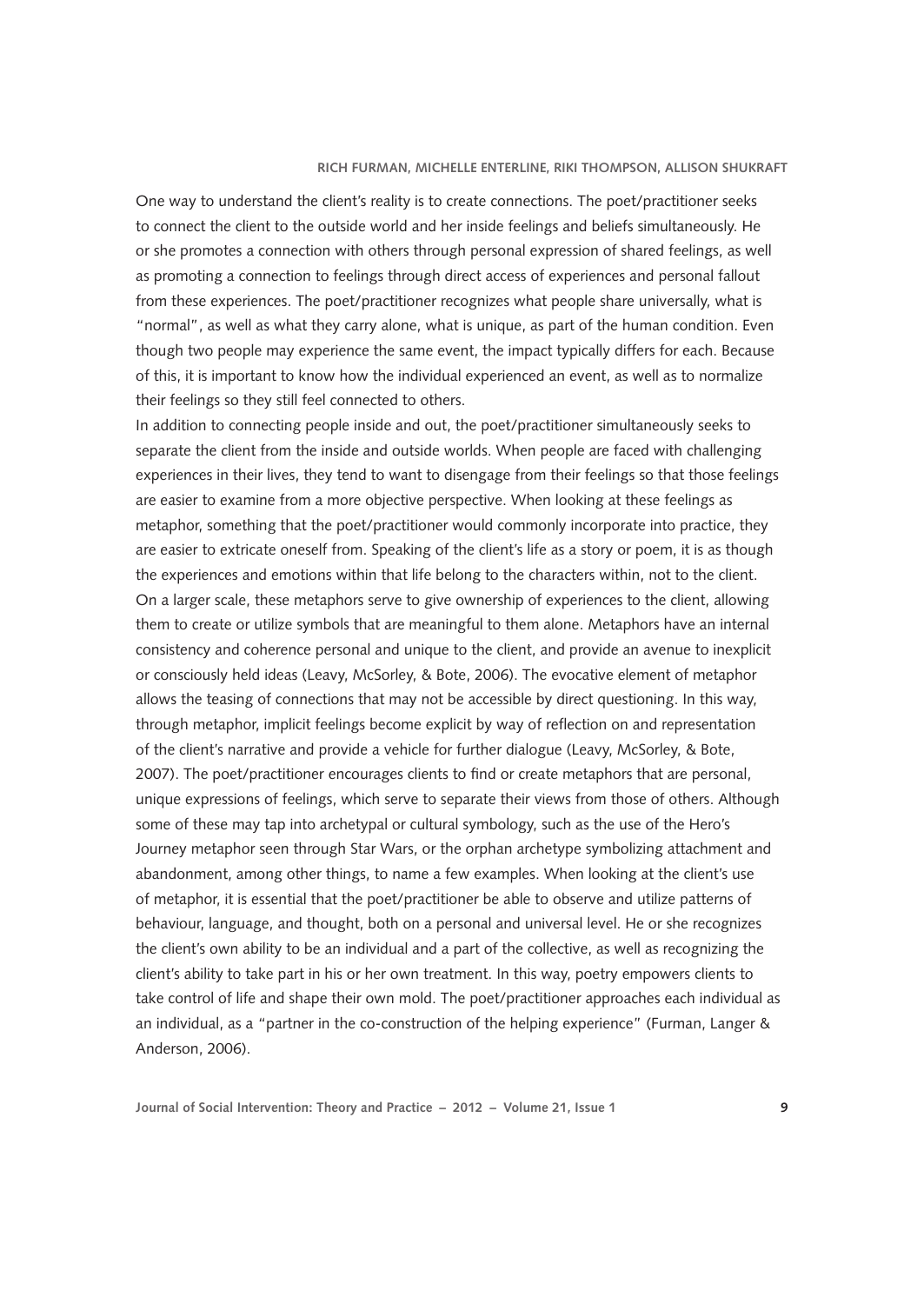The final requirement of the poet/practitioner is flexibility. Although he should be well trained, as should any social worker, he should also be open to new learning experiences, be they formal, classroom experiences, or lessons from the mouths of his clients. He should allow himself to retain knowledge of his training and experiences, but he does not hold onto this foundation so rigidly as to let it overshadow the client's individual needs. The poet/practitioner, like a poem, can grow and change with time building on his strengths, editing his weaknesses, constantly striving to bring new insights into deeper focus.

# POETRY IN PRACTICE

The therapeutic use of poetry has become an important tool of social work practice. In fact, poetry therapy has become its own discipline, complete with its own professional association and its own journal. Poetry therapy has been used with many client populations, including the chronically mentally ill (Goldstein, 1987), the elderly (Edwards & Lyman, 1989), troubled children and adolescents (Alexander, 1990; Langosch, 1987; Mazza, 1996, 1987; Mazza, Magaz, & Scaturro, 1987), veterans (Geer, 1983), the terminally ill (McLoughlin, 2000), substance abusers (Bump, 1987; Leedy, 1987), and families (Gladding, 1995). Practitioners working in diverse settings including women's shelters (Hynes, 1987), nursing homes (Edwards, 1990; Kazemek & Riggs, 1987) and elementary schools (Gladding, 1987) have made use of poetry and poetry therapy. Additionally, poetry has even been incorporated into family work (Mazza, 1996), diversity work (Holman, 1996), community consciousness raising work (Kissman, 1989). Goldstein (1987) contends that poetry is a way to enhance consciousness in lived experience.

Within a therapeutic context, writing poetry can provide tremendous insight into a client's experiences. Much of this insight comes through the use of metaphor, which can be a powerful tool (Collins, Furman, & Langer, 2006; Dalton & Krout, 2005; Rousseau *et al*., 2005; Finn, 2003). One of the great strengths of metaphor in the therapeutic setting is how it lends itself to universality. So many symbols that clients use in their writing are archetypal, allowing for ease in interpretation, as mentioned in the previous section. Still others, though, are more personal in nature, and provide a window into how they perceive their experiences. In this way, metaphor serves to strengthen the ability to own and identify with emotions and behaviours, as if the poet has created his or her own reactions to a powerful event (Furman, 2004). Poetry uses the client's own words to give voice to difficult feelings on her own terms. Though some consumers may be intimidated by the writing process, it can also be freeing, allowing them to let others in without a direct assault on their emotions. Rather, poetry pushes them to open up under the veiled guise of metaphor. This allows the writer to impact the reader greatly as well, as the imagery often taps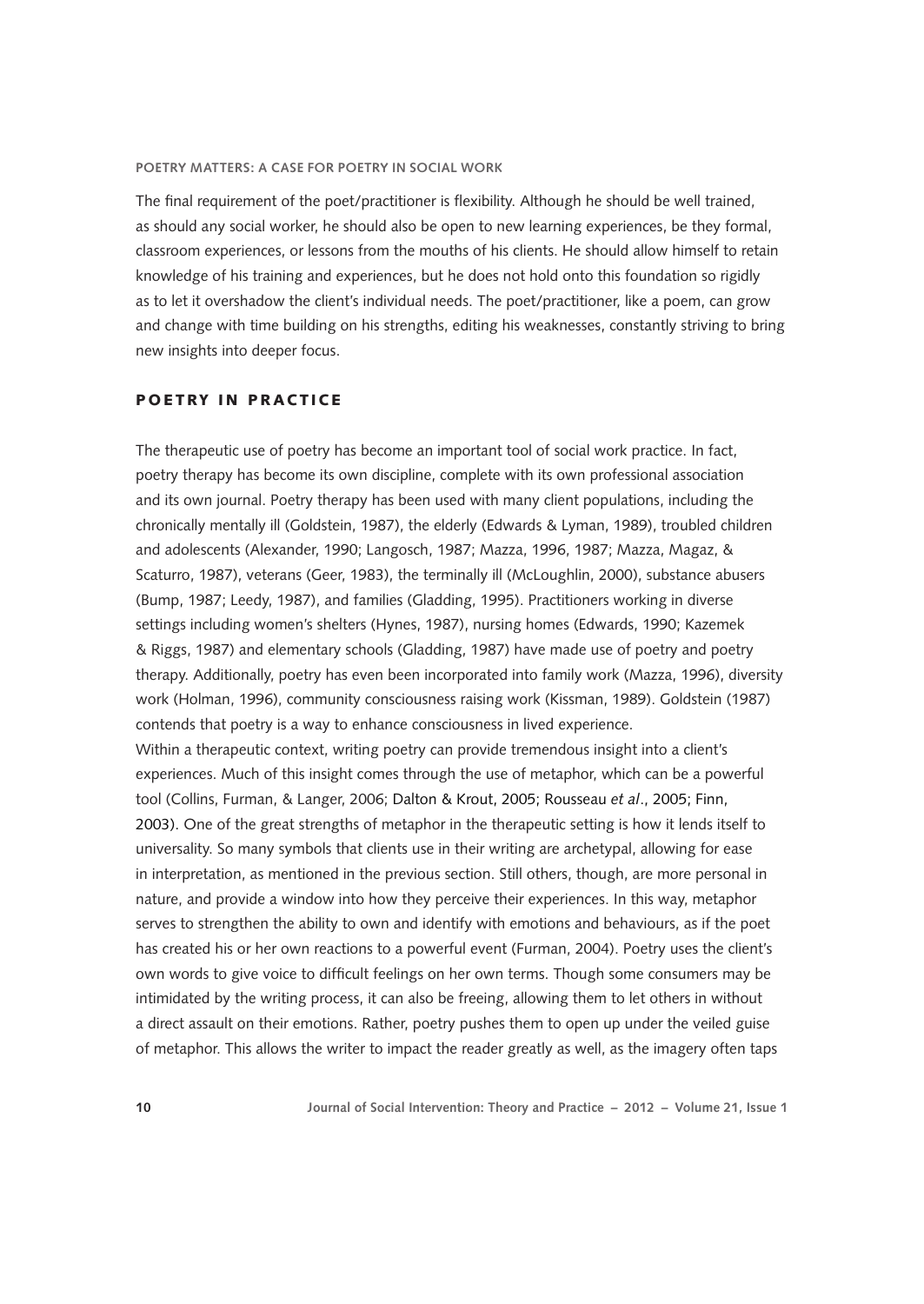into the emotions of the reader as well as the poet, giving practitioners a glimpse through client's eyes.

Besides allowing the client to open up through language, metaphor allows the practitioner to access the true voice of the client. Through metaphor and symbol, the poet/client can often access his or her core beliefs without the restrictions that he or she typically places on these beliefs (Collins, Furman, & Langer, 2006). Evocation of meaning is contained in the client's story bringing to the forefront with images and language that are so vivid and real that they stimulate questioning and introspection (Van Manen, 1997).

Meaning is relative to our experiences. Each person views an event differently, so writing can not only help to give perspective to others, but also to help normalize experiences, showing that some of the feelings that the poet/client is experiencing are shared with those around her who are facing the same challenges in life. Poetry can give an indirect pathway to access difficult feelings, or feelings surrounding difficult emotions (Furman, 2004).

Poems lend themselves to repeated "visits". While they may have one meaning or impact for a client during the writing process, they may take on whole new meanings in later viewings, whether during the editing process, or in sharing with others, such as the practitioner, poetry allows us to face the portions of life we don't necessarily want to. Paul Valery once said of writing poetry that "a poem is never finished, only abandoned". Because of this ever-changing nature, poems lend themselves to re-examination over time. Add to this their brief nature and the ease with which the author can separate him or herself from the events and emotions within the poem, demonstrating how this genre can be therapeutic. The poet/client can revisit the feelings without owning them, should he or she choose. Rather, the emotions belong to a character, one the poet/ client understands intimately, but nonetheless can separate him or herself from, should he choose (Furman, 2004). The expressive and creative arts have become a valuable tool for the social work practitioner (Szto, Furman, & Langer, 2005).

# POETRY IN SOCIAL WORK RESEARCH

Social workers need knowledge to guide their practices. While quantitative methods can be extremely valuable for testing the efficacy of certain methods, qualitative methods are far more useful in helping social workers develop an in-depth understanding of clients. Through reading in-depth qualitative accounts, social workers can learn how clients perceive their social and emotional life spaces, their social relationships, and provide insights into how they experience social work services (Furman & Cavers, 2005). Ethnographic and other types of qualitative data help social workers understand the lived experiences of their clients. However, a great deal of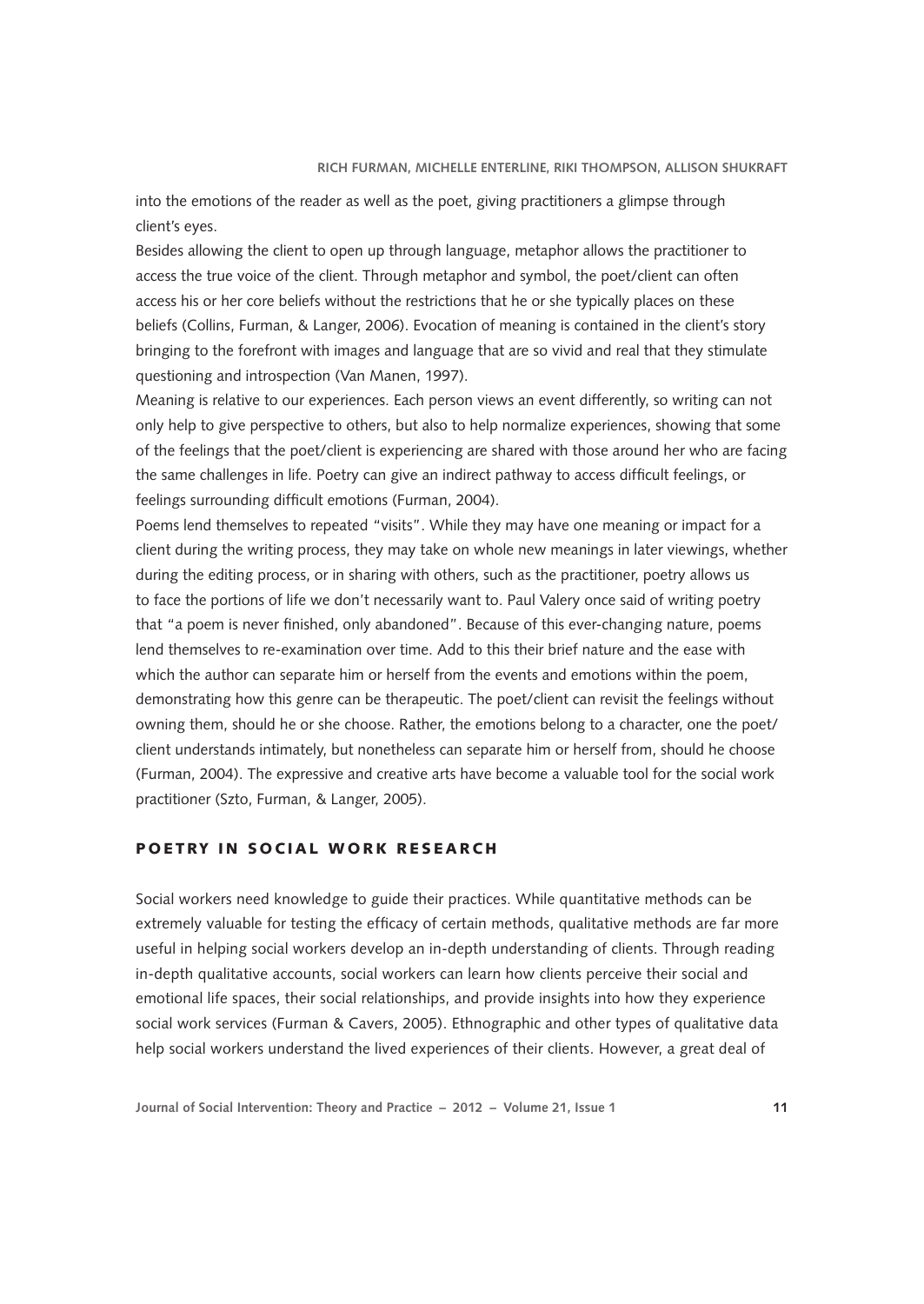quantitative data is dense and often difficult to penetrate with regards to the application to human emotion (Finley & Knowles, 1995). What social workers need is data that can provide the in-depth liveness of ethnographic studies yet be more condensed. Fortunately, a new method of expressive qualitative research, the research poem, or what has been referred to in the literature as poetic transcription (Faulkener, 2009), is just such a tool (Langer & Furman, 2004b).

The research poem is, simply put, a condensed version of qualitative data about a client's life experiences (Langer & Furman, 2004b). Langer and Furman (2004a) discussed one methodology for creating the research poem. Using traditional methods, the researchers first conduct an interview to obtain qualitative data about the lived experiences of the client in her words. The interview data is then compressed into a draft of a poem using only the client's language, and allowing the data itself to determine the structure of the poem. The idea is to utilize the visual components of poetry, such as line and stanza breaks, to give the data form and substance, as well as to access the fundamental nature of what the client is saying about herself (Langer & Furman, 2005). Although no words are added to the data, many are removed in order to help boil it down into the essence of the client's words. In this way, the poem focuses ideas into key words and phrases of the client's making, which in turn focuses the writing and reading of the poem on what the client is truly feeling at the core of her experiences. This method utilizes the researcher's artistic sense, as well as interrater reliability between at least two researchers in order to assure that the poem is true to the client's original statements and expressed emotions (Langer & Furman, 2005). See Furman's previous work, *Poetic forms and structures in Qualitative Health Research* (2006) for a more detailed description of methodology.

Poetry can be a powerful form of qualitative data collection (Poindexter, 2002; Richardson, 1994). Because it allows us such an intimate look at the client's emotions, it gives us a true picture of how they perceive the world and their problems in it. When studying human behaviour and feelings, data is inherently social in nature, and this social data must be taken in a fitting manner. Because of the complex, personal nature of the human experience, a simple survey where choices are defined for clients would hardly suffice to give practitioners an accurate picture of the client's experiences and feelings associated with substantial events in her life (Finley & Knowles, 1995; Furman, 2005).

Poetry allows the social worker to gauge experiences, to hear the voices of clients and not simply to diagnose and treat their physical symptoms based on qualitative data. Through this medium, the practitioner is allowed to see the world through the poet's lens, filling in some of the more personal, more meaningful aspects of the client's experiences, which will allow the practitioner to better understand and more compassionately and competently treat her (Furman & Cavers, 2005;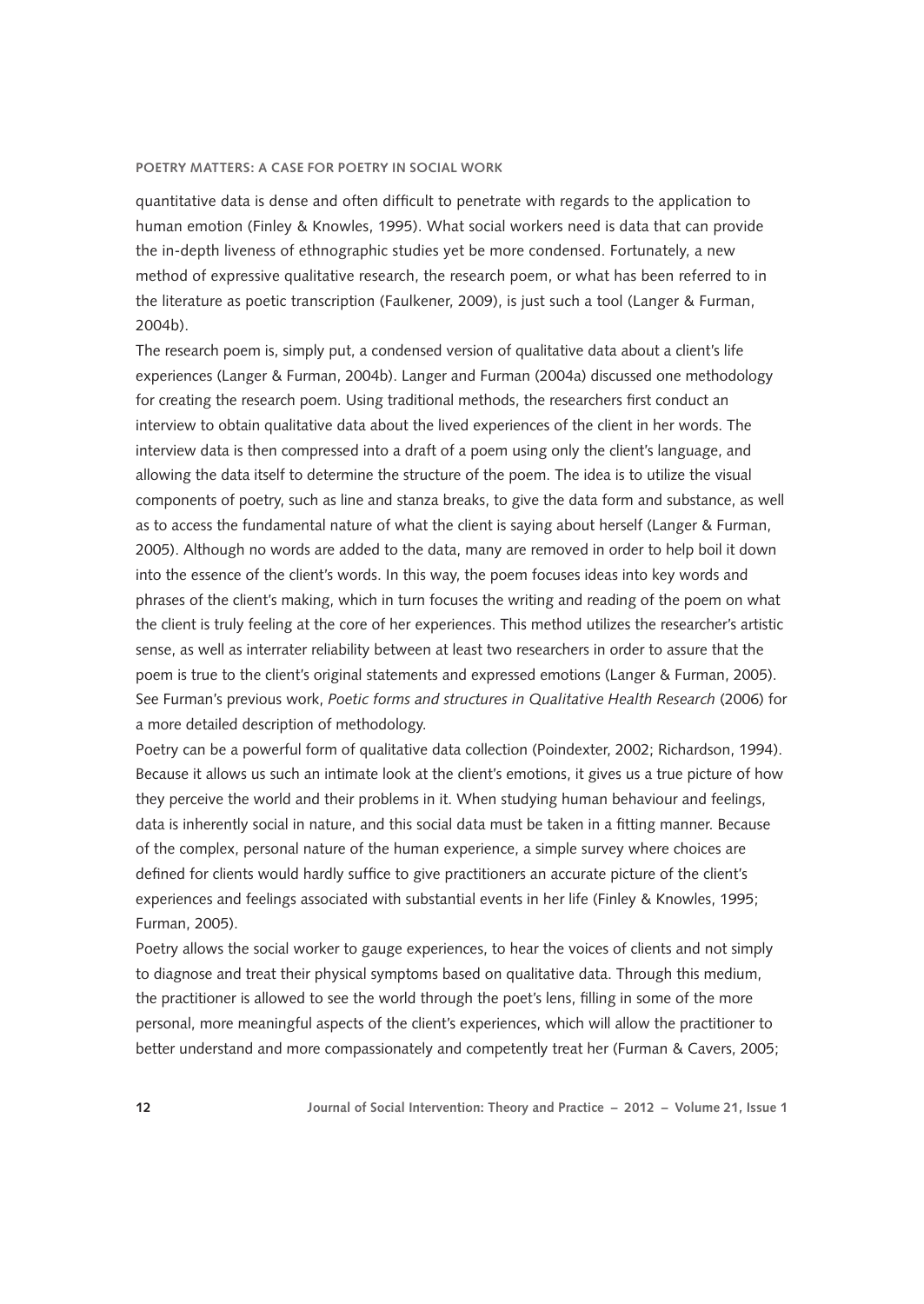Richardson, 1994). This can give us an insight into the client that is both unique and personal, something that many practitioners strive for years to achieve.

Because of this unique perspective, poetry can be used to create a language around which true discussions of feelings and experiences can begin. Though the words of the poet are not statistically generalizable, readers can share the thoughts, the emotions held by the poet. Because of the accuracy of the picture that a poem can present about, say, Alzheimer's disease, or the experiences of someone dealing with bipolar disorder, or loss and grief, this type of data can give researchers new insight into the actual feelings that are being experienced, not just data sets and statistics. The poems can be generalized, in the sense that they can give insight into what the writer is feeling about the experience, and those feelings, though often worded differently depending on the writer, can be shared by others experiencing the same events.

# CONCLUSION

Much of what this implicates is a greater need for education within the field of social work in regards to the methods, effectiveness, and uses of creative and expressive arts in the contexts of general practice, therapy, and research. There are organizations which hold individual trainings, but by and large, poetry is probably not high on the curriculum priorities of most BSW and MSW programs, whereas it could be spread liberally throughout the curriculum. Although poetry therapy has come a long way, there is still a need for effective techniques to be brought into the mainstream of the practice, so that poetry can be seen as less intimidating, as well as more effective than most people would think. Additionally, in the area of research, more investigation into widespread application of findings will be useful for the field of social work.

Within the social work field, there are many ways to approach clients. The use of poetry is one method that needs to be more readily brought to the table. Although it can be intimidating to practitioners and clients alike, it does lend itself to self-determination, in that a poem can be anything a poet or a reader wants it to be. There is no magic formula for a poem, especially not one written for personal use. The poem does not need to be "good", in the sense that literary criticism is not the essential goal of social work in any arena of the field. Rather, the essential goal is to illuminate some truth from the client's perspective. This truth is universal, in the sense that there are more than likely others experiencing the same feelings, but more so personal, subjective truth, the truth of experiences. In this way, social workers can see through the client's lens, and the hope is that this lens will help them to better understand their clients so that they can continue to grow in their practice knowledge.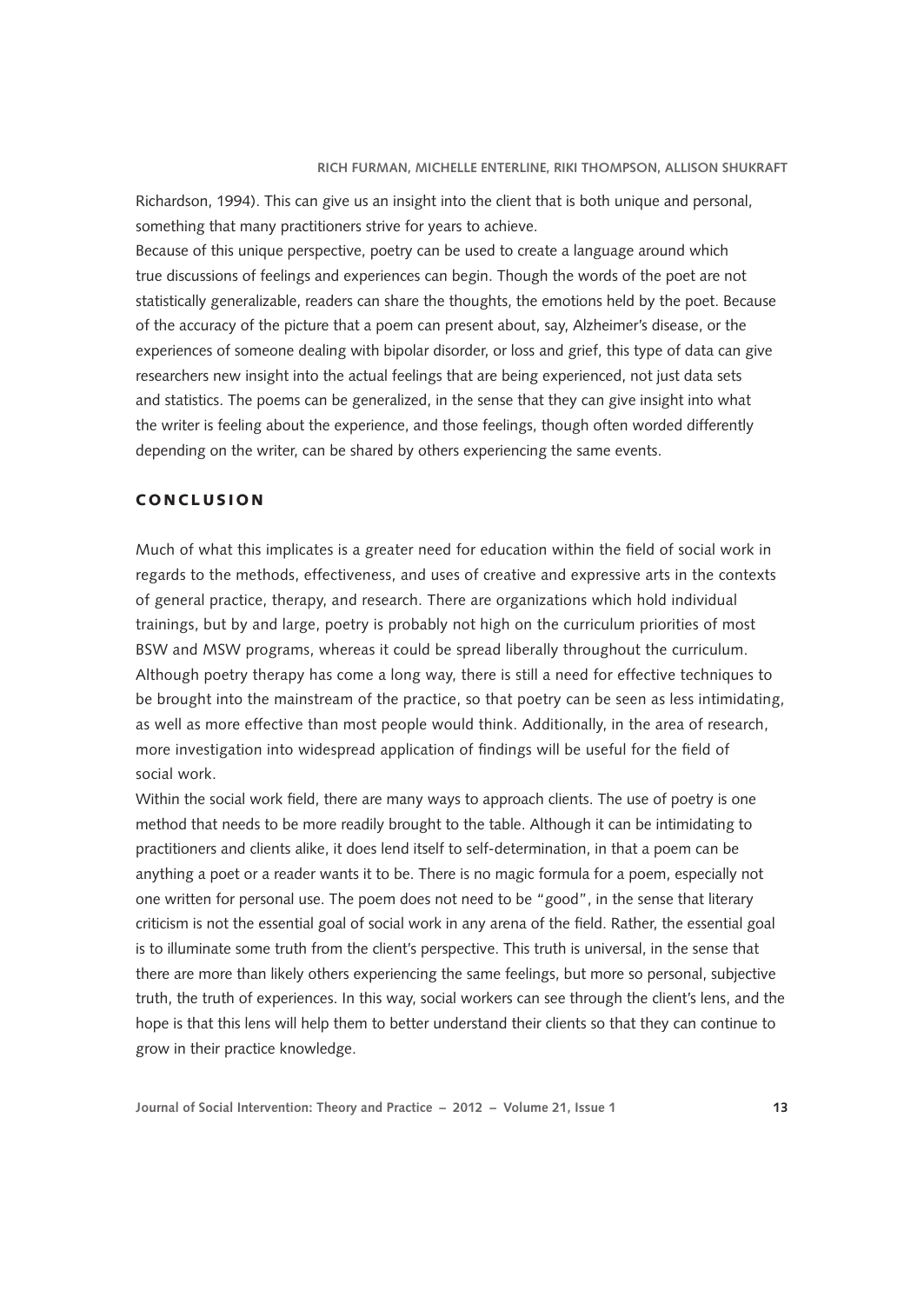## **REFERENCES**

- Adame, A. L., & Knudson, R. M. (2007). Beyond the counter-narrative: Exploring alternative narratives of recovery from the psychiatric survivor movement. *Narrative Inquiry, 17*(2), 157–178.
- Anderson, C. M., & MacCurdy, M. M. (2000). *Writing and healing: toward an informed practice. Refiguring English studies.* Urbana, IL: National Council of Teachers of English.
- Alexander, K. C. (1990). Communication with potential adolescent suicides through poetry. The Arts in *Psychotherapy, 17*, 125–130.
- Bump, J. (1990). Innovative biliotherapy approaches to substance abuse. *The Arts in Psychotherapy, 17*, 335–362.
- Cardano, M. (2010). Mental distress: Strategies of sense-making. *Health: An Interdisciplinary Journal for the Social Study of Health, Illness, and Medicine, 14*(3), 253–271.
- Collins, K., Furman, R., & Langer, C. (2006). Poetry therapy as a tool of cognitively based practice. *The Arts in Psychotherapy, 3*3, 180–187.
- Dalton, T., Krout, R. (2005). Development of the Grief Process Scale through music therapy songwriting with bereaved adolescents. *The Arts in Psychotherapy, 32*, 131–143.
- Edwards, M. E., & Lyman, A. J. (1989). Poetry: Life review for frail American Indian elderly. *Journal of Gerontological Social Work, 14*, 75–91.
- Emslie, C., Ridge, Ziebland, S., & Hunt, K. (2006). Men's accounts of depression: Reconstructing or resisting hegemonic masculinity. *Social Science & Medicine, 62*(9), 2246–2257.
- Estroff, S. E., Lachicotte, W. S., Illingworth, L. C., & Johnston, A. (1991). Everybody's Got a Little Mental Illness: Accounts of Illness and Self among People with Severe, Persistent Mental Illnesses. *Medical Anthropology Quarterly, New Series, 5(*4), 331–369.
- Faulkner, S. L. (2009). *Poetry as method: Reporting research through verse*. Walnut Creek, CA: Left Coast Press.
- Ferrara, K. (1994). *Therapeutic ways with words. Oxford studies in sociolinguistics*. New York, NY: Oxford University Press.
- Finley, S., & Knowles, J. G. (1995). Researcher as an artist/artist as a researcher. *Qualitative Inquiry, 1*(1), 110–142.
- Finn, C. (2003). Helping students cope with loss: Incorporating art into group counseling. *Journal for Specialists in Group Work, 28*(2), 155–165.
- Furman, R. (2004). Using poetry and narrative as qualitative data: Exploring a father's cancer through poetry. *Families, Systems & Health, 22*(2), 162–170.
- Furman, R. (2005). Autoethnographic poems and narrative reflections: A qualitative study on the death of a companion animal. *Journal of Family Social Work, 9*(4), 23–38.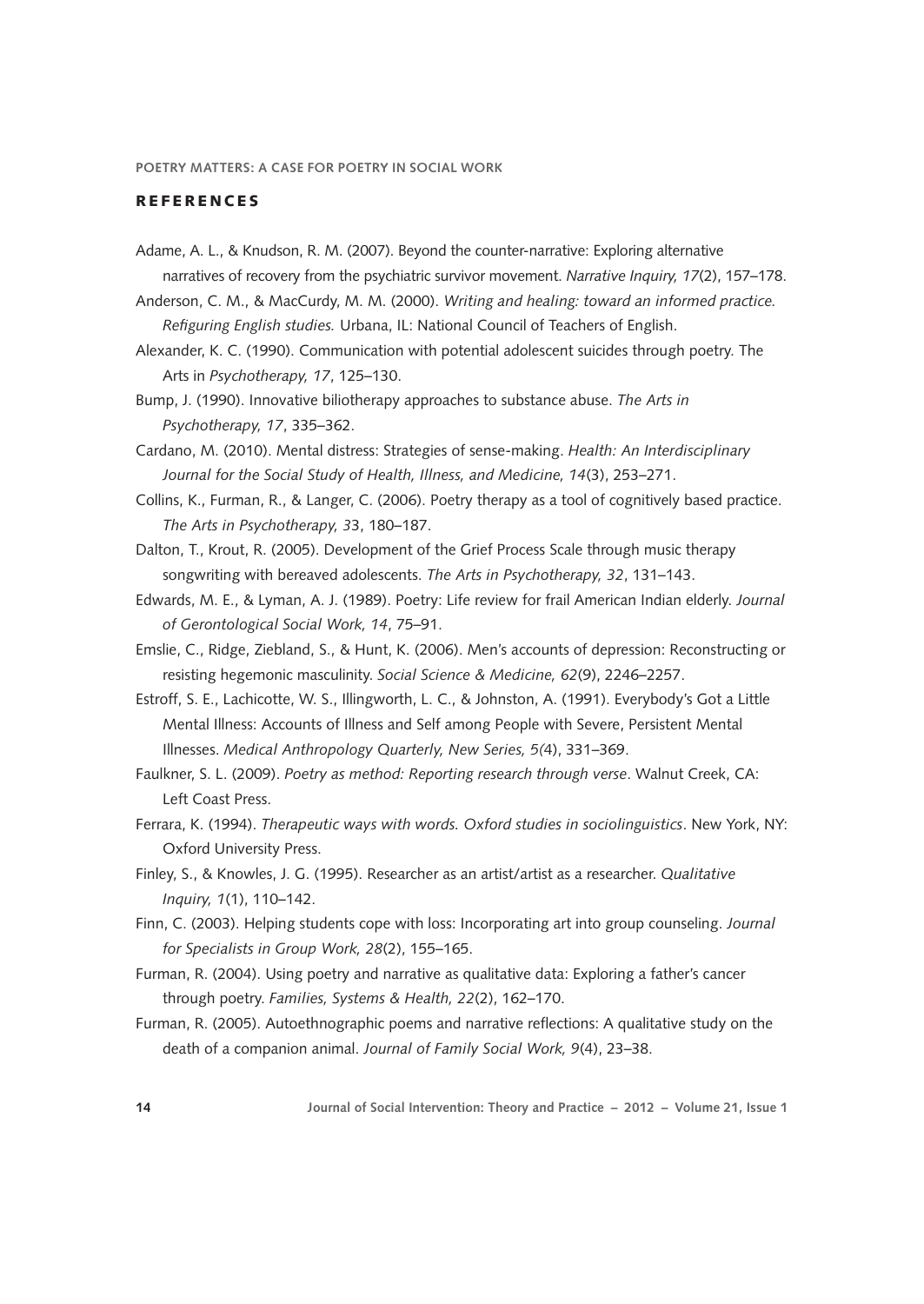- Furman, R. (2006). Poetic forms and structures in qualitative health research. *Qualitative Health Research, 16*(4), 560–566.
- Furman, R., & Cavers, S. (2005). A narrative poem as a source of qualitative date. *The Arts in Psychotherapy. 32*(4), 313–317.
- Furman, R., Langer, C., & Anderson, D. (2006). The poet/practitioner: A new paradigm for the profession. *Journal of Sociology and Social Welfare, 33*(3), 29–50.
- Geer, F. C. (1983). Marine-machine to poet of the rocks, poetry therapy as a bridge to inner reality: Some exploratory observations. *The Arts in Psychotherapy, 10*, 9–14.
- Gladding, S. (1987). Poetic expressions: A counseling art in elementary schools. *Elementary School Guidance Counseling, 21*(4), 307–310.
- Goldstein, M. (1987). Poetry: A tool to induce reminiscing and creativity with geriatrics. *Journal of Social Psychiatry, 7(*2), 117–121.
- Goldstein, H. (1990). The limits and art of understanding in social work practice. *Families in Society, 80*(4), 385–395.
- Goldstein, H. (1999). The limits and art of understanding in social work practice*. Families in Society: The Journal of Contemporary Human Services, 80*, 385–395.
- Gordon, W. E. (1965). Knowledge and value: Their distinction and relationship in clarifying social work practice. *Social Work, 10*(3), 32–39.
- Gray, M. (2002). Art, Irony and Ambiguity. *Qualitative Social Work, 1*(4), 413 –433.
- Gray, M. (2010). Moral sources and emergent ethical theories in social work. *British Journal of Social Work, 40*(6), 1794–1811.
- Gray, M., & Webb, S. A. (2008). Social work as art revisited. *International Journal of Social Welfare, 17*(2), 182–193.
- Heineman, M. B. (1981). The obsolete scientific imperative in social work research. *Social Service Review, 55*, 371–339.
- Holman, W. D. (1996). The poetry of poetry: Validating ethnic identity through a bibliotherapeutic intervention with a Puerto Rican adolescent. *Child and Adolescent Social Work Journal, 13*(5), 371–383.
- Horvath, A. O., & Symonds, B. D. (1991). Relation between working alliance and outcome in psychotherapy: A meta-analysis. *Journal of Counseling Psychology, 38*(2), 139–149.
- Hynes, A. (1987). Biblio/poetry therapy in women's shelters. *American Journal of Social Psychiatry, 7*(2), 112–116.
- Kazemek, F., & Rigg, P. (1987). All that silver: A poetry workshop in a senior citizens' center. *Journal of Gerontological Social Work, 10*(2), 167–182.
- Kreuger, L. W. (1997). The end of social work. *Journal of Social Work Education. 33*(1), 19–27.

**Journal of Social Intervention: Theory and Practice – 2012 – Volume 21, Issue 1 15**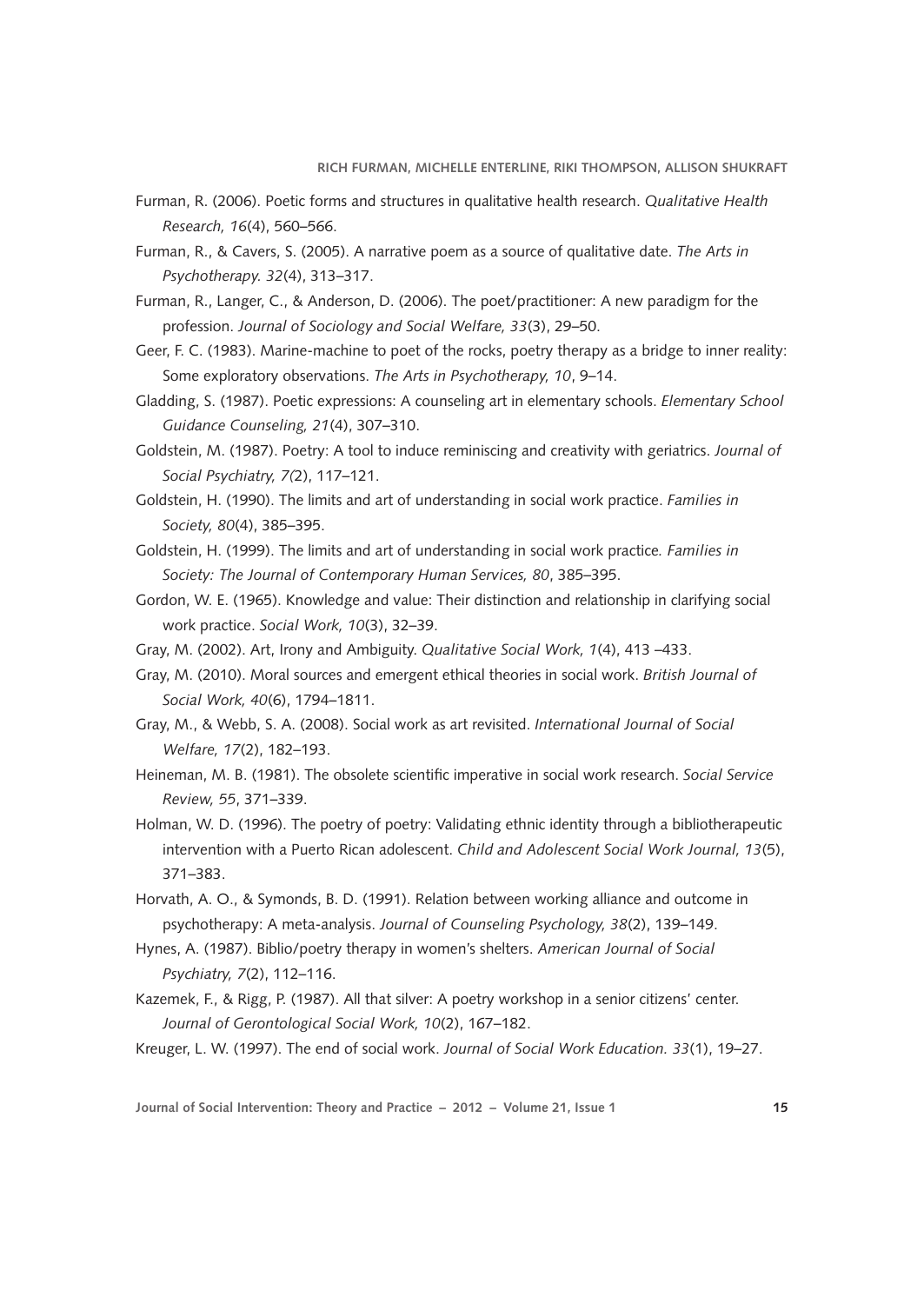- Langer, C., & Furman, R. (2004a). Exploring identity and assimilation: Research and interpretive poems. *Forum: Qualitative Social Research, 5*(2), Article 5. Retrieved from http://www. qualitative-research.net/index.php/fqs/article/view/609/1319.
- Langer, C., & Furman, R. (2004b). The tanka as a qualitative research tool: A study of a Native American woman. *Journal of Poetry Therapy, 17*(3), 165–171.
- Langer, C., & Furman, R. (2005). Beyond the ethnographic interview: The research poem as a tool for teaching cultural sensitive social work with Natives. *Arête, 28*(2)*,* 93–99*.*
- Langosch, D. (1987). The use of poetry therapy with emotionally disturbed children. *The American Journal of Social Psychiatry, 7*(2), 97–100.
- Leavy, A. M., McSorley, F. A., & Bote, L. A. (2007). *Teaching and Teacher Education, 23*(7), 117–133.
- Leedy, J. (1987). Poetry therapy for drug abusers. *The Journal of Social Psychiatry, 7*(2), 106–108.
- Manen, M. van (1997). From meaning to method. *Qualitative Health Research, 7*, 345–396.
- Mansfield, C. D., McLean, K. C., & Lilgendahl, J. P. (2010). Narrating traumas and transgressions: Links between narrative processing, wisdom, and well-being. *Narrative Inquiry, 20*(2), 246–273.
- Mazza, N. (1987). Poetry and popular music in social work education: The liberal arts perspective. *The Arts in Psychotherapy, 14*(1), 293–299.
- Mazza, N. (1996). Poetry therapy: A framework and synthesis of techniques for family social work. *Journal of Family Social Work, 1*(3), 3–18.
- Mazza, N., Magaz, C., & Scaturro, J. (1987). Poetry therapy with abused children. *The Arts in Psychotherapy, 14*(1), 85–92.
- McLoughlin, D. (2000). Transition, transformation, and the art of losing: Some uses of poetry in hospice care for the terminally ill. *Psychodynamic Counselling, 6*(2), 215–234.
- Palmer, N. (2002). Reflections on the Art of Social Work Practice: A Metaphor From the Drawing of a Swan. *Affilia, 17*(Summer), 191–205.
- Pennebaker, J. W., & Seagal, J. D. (1999). Forming a Story: The Health Benefits of Narrative. *Journal of Clinical Psychology, 55*, 1243–1254.
- Poindexter, C. C. (2002). Meaning from methods: Re-presenting narratives of an HIV- affected caregiver. *Qualitative Social Work, 1*(1), 59–78.
- Richardson, L. (1994). Nine poems: Marriage and the family. *Journal of Contemporary Ethnography, 23*(1), 3–13.
- Riessman, C. K. (1990). Strategic uses of narrative in the presentation of self and illness. *Social Science & Medicine, 30*(11), 1195–1200.

**16 Journal of Social Intervention: Theory and Practice – 2012 – Volume 21, Issue 1**